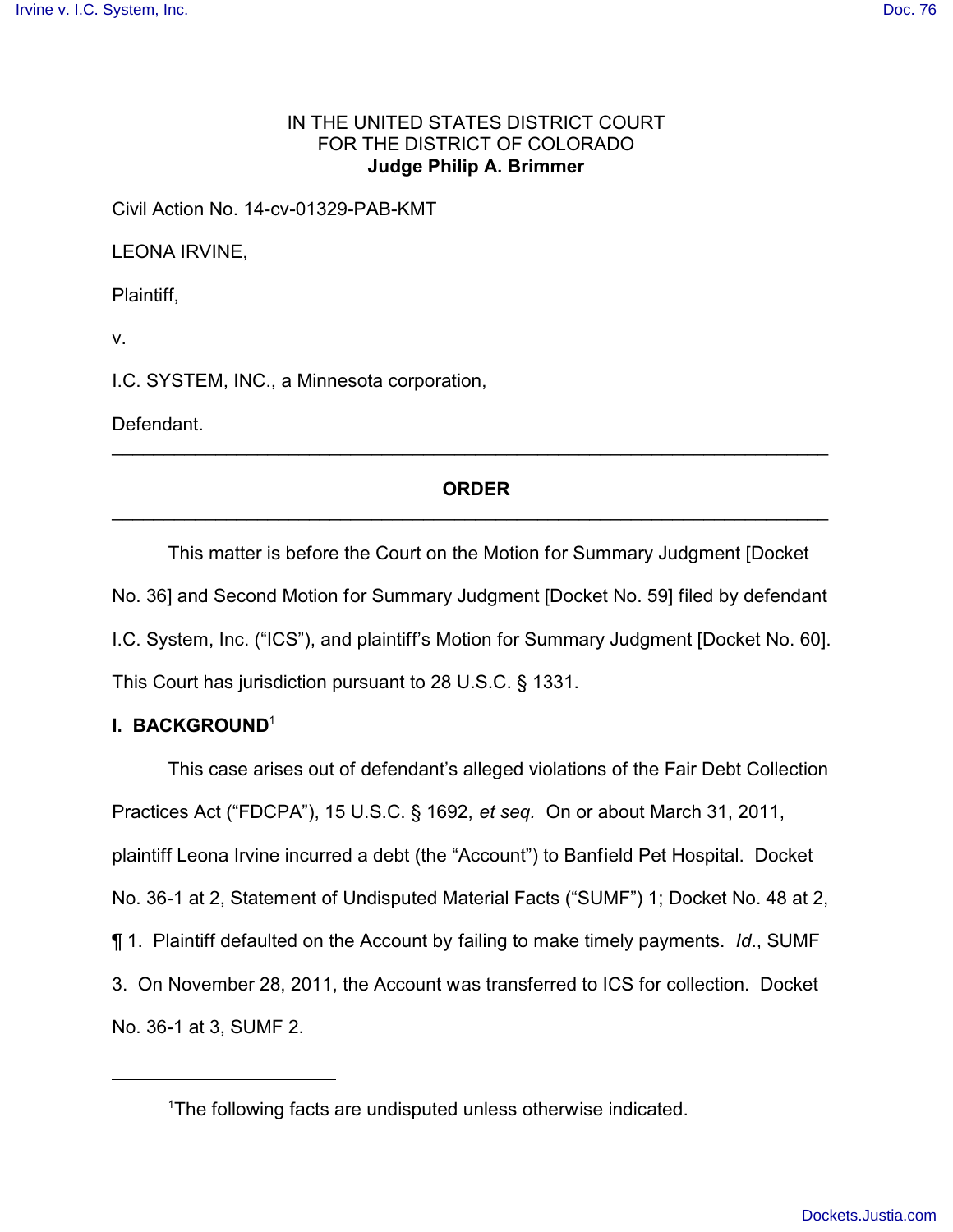On March 13, 2014, plaintiff called ICS. Docket No. 36-1 at 3, SUMF 5. A

transcription of the March 13, 2014 phone call states, in relevant part:

[ICS representative]: [O]k it looks like you have a balance of \$630.51 with Banfield Pet Hospital.

\* \* \*

[Plaintiff]: And how did it get to that?

[ICS representative]: Well there was a balance of \$536.61 there was a nonpayment adjustment of \$93.90 and then there was a collection charge. Yes the collection charge was \$93.90. It was originally \$536.61 then they added a collection charge.

[Plaintiff]: What date is this for?

[ICS representative]: This was for March 31, 2011.

[Plaintiff]: 2011?

[ICS representative]: Yes, will you be paying that in full today Leona?

[Plaintiff]: Well I don't believe it's that. I don't owe that balance. I don't owe that much.

[ICS representative]: Ok how much can you pay?

[Plaintiff]: Well what can we do to settle this?

\* \* \*

[ICS representative]: [T]he lowest I can go is \$315.25.

[Plaintiff]: I disagree with that balance it's just too much and I want to get this settled for that  $2$ 

[ICS representative]: Ok that's the lowest I can go. It's the lowest

<sup>&</sup>lt;sup>2</sup>Plaintiff disputes the transcript's accuracy as to this line. Docket No. 48 at 2, ¶ 6; Docket No. 48-1 at 2, ¶ 12. Plaintiff believes this line states: "I disagree with that balance, its just too much and I want to get this settled for less than that." Docket No. 48 at 2, ¶ 6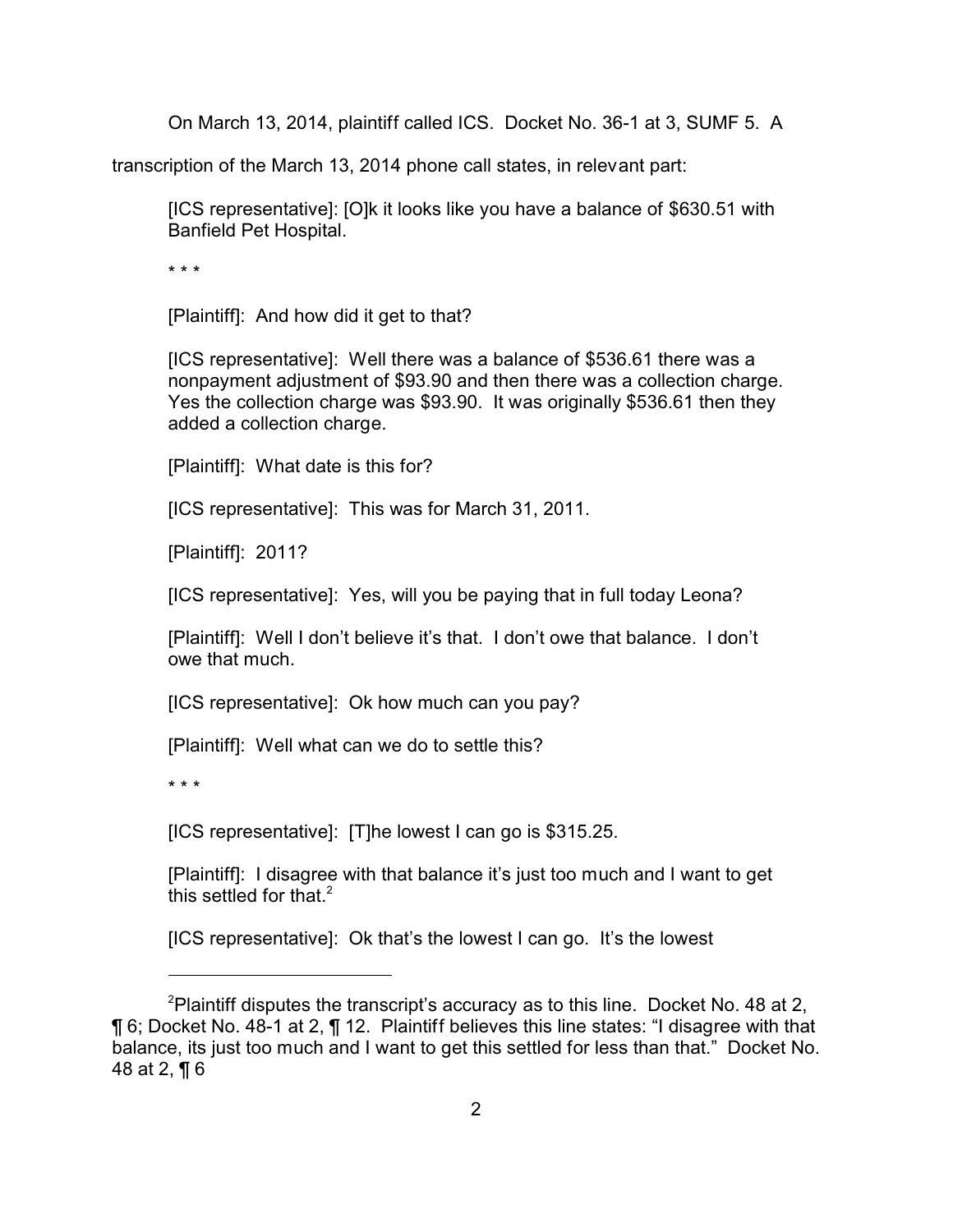Banfield Pet Hospital allows me to go.

[Plaintiff]: Well that's too much. I can pay maybe \$10 or \$15 dollars a month.

\* \* \*

[ICS representative]: Ok, and then when were you going to have these payments posted by? So I can set your date on here?

[Plaintiff]: Um. . . I don't know. Let me think here. Only thing is this is messing up my credit report because it's on here.

[ICS representative]: I understand.

[Plaintiff]: So what do I have to do to get it off my credit report?

[ICS representative]: Well the only. I mean if you paid in full, which you said you won't be able to, but if you paid in full we will report it on Monday as paid in full zero balance then your account would have to show as paid in full for 30 days then our system will automatically request this to be deleted after showing it is paid in full for 30 days.

[Plaintiff]: So I have to pay it off to get it off my credit report?

[ICS representative]: No, but each payment that's made towards the account ma'am will be reported as a payment so say you pay \$15 today that payment will be reported as a payment and once its paid off it will be reported as paid in full zero balance. And then it will have to show on your account as paid in full for 30 days and then our system will automatically request this to be deleted.

[Plaintiff]: So it's going to stay on my credit report until it's paid?

[ICS representative]: Yes correct.

[Plaintiff]: So I need to pay it?

[ICS representative]: If you want it off your credit report sooner yes. Instead of doing payment arrangements for \$15 a month, yes. Correct.

\* \* \*

[ICS representative]: Ok ma'am well do you mind if we update the address?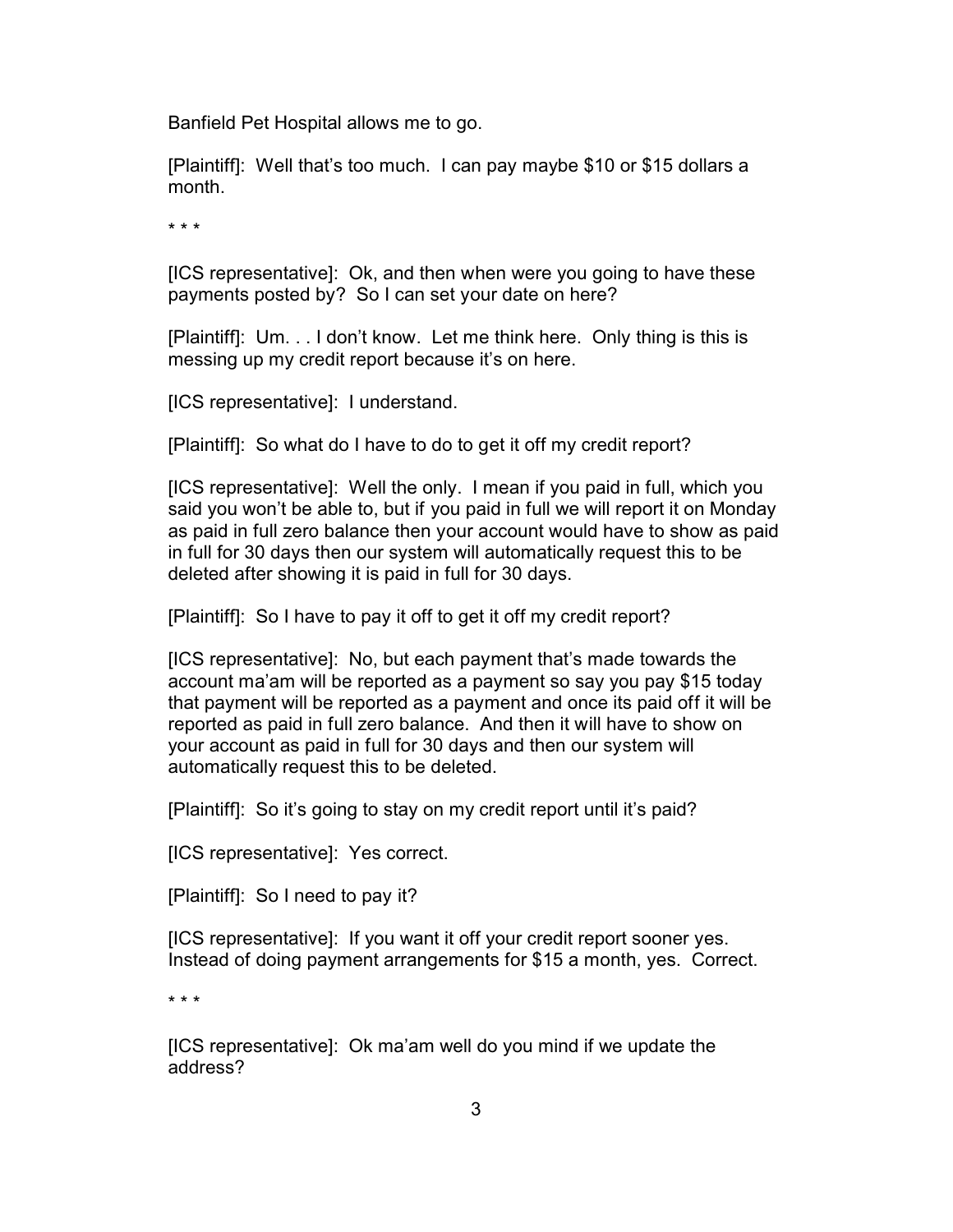[Plaintiff]: [Provides current address]

[ICS representative]: Ok Thank you.

Docket No. 36-3 at 1-8.

Before the March 13, 2014 phone call from plaintiff, ICS had reported the Account to Experian and TransUnion, providing information on the balance of the Account and plaintiff's address. Docket No. 36-1 at 4, SUMF 11; Docket No. 48-2 at 41 (Bacon Rule 30(b)(6) Depo., 133:4-15). On March 16, 2014, ICS provided plaintiff's new address to Experian and TransUnion. Docket No. 36-1 at 4, SUMF 12. During the March 16, 2014 communication, ICS did not identify the debt as disputed. Docket No. 60 at 4, ¶ 8.

On March 18, 2014, plaintiff made a payment towards the Account in the amount of \$15.00. Docket No. 36-1 at 4, SUMF 14. On March 23, 2014, def endant updated the balance information for the Account with Experian and TransUnion to reflect plaintiff's March 18 payment. *Id*., SUMF 16. During the March 23, 2014 communication, ICS did not identify the debt as disputed. Docket No. 60 at 4, SUMF 10.

On March 16 and 23, 2014, ICS was a person who regularly and in the ordinary course of business furnished information to consumer reporting agencies about ICS's transactions or experiences with consumers. Docket No. 36-1 at 4, SUMFs 13, 17.

On April 1, 2014, ICS communicated information regarding the Account to Banfield Pet Hospital via email, including plaintiff's name, the debtor reference number, the amount paid to the defendant, the amount paid to Banfield Pet Hospital, the fee due to the defendant, and the amount due to Banfield Pet Hospital. Docket No. 60 at 5,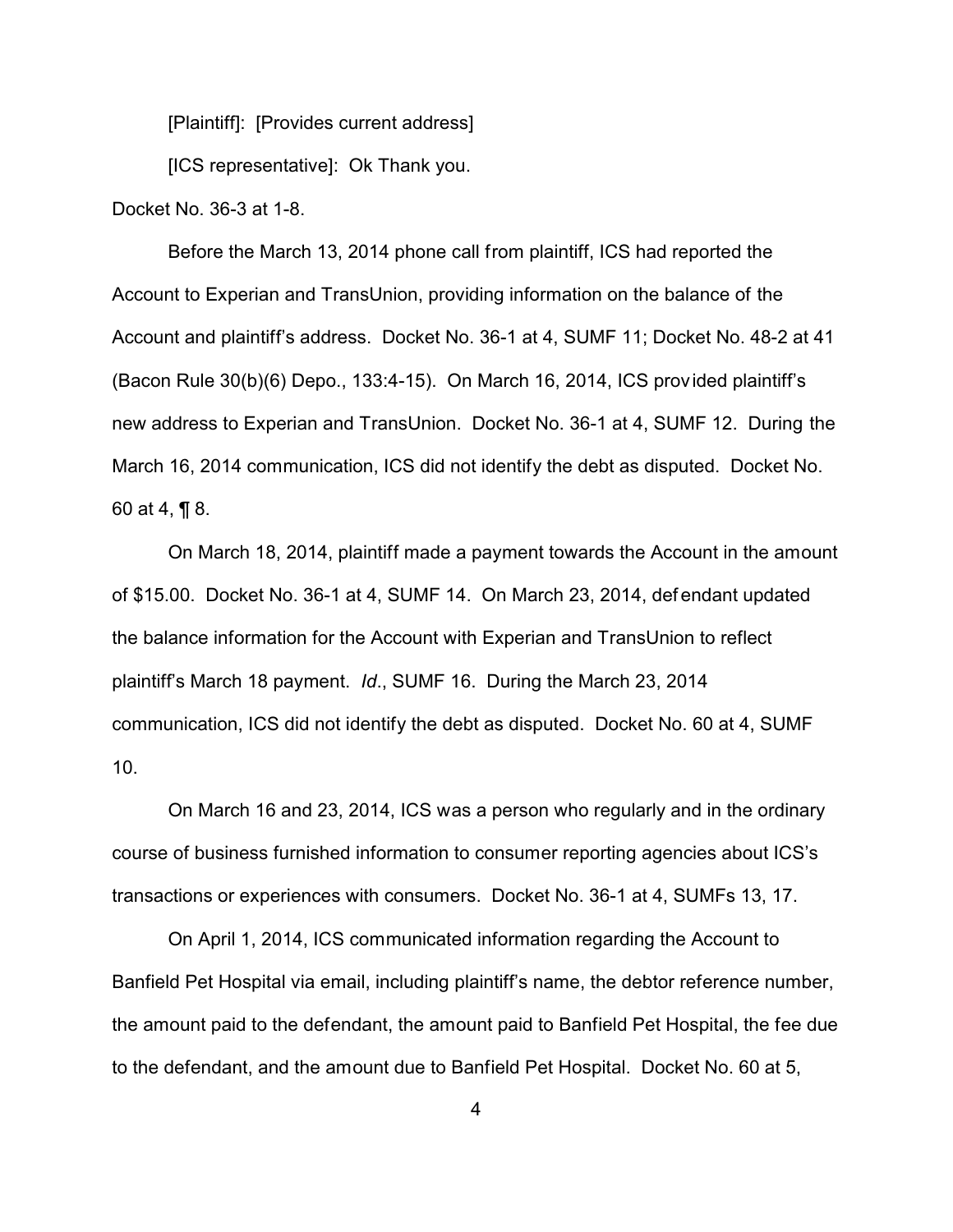SUMF 11; Docket No. 59 at 2, SUMF 11. Defendant did not indicate that the amount was disputed. Docket No. 60 at 5, SUMF 11.

On May 12, 2014, plaintiff filed her complaint alleging that defendant's March communications violated §§ 1692e, e(2)(A), e(8), e(10), and 1692f of the FDCPA by making false, misleading, or deceptive statements and for making communication regarding the Account without also identifying the Account as a disputed debt. Docket No. 1 at 9-10.

On May 18, 2014, ICS updated plaintiff's account information with Experian and TransUnion to show that the Account was "deleted." *See* Docket No. 36-1 at 5, SUMF  $21^{3}$ 

On October 7, 2015, plaintiff filed an amended complaint in which she added allegations regarding defendant's April 1, 2014 communication to Banfield Pet Hospital, Docket No. 56 at 9-11, ¶¶ 63-75, and defendant's May 18, 2014 communication to Experian and TransUnion. *Id*. at 8, ¶¶ 55-58. Plaintiff's amended complaint contains one claim alleging violations of §§ 1692e, e(2)(A), e(8) and e(10) of the FDCPA. *Id*. at 14,  $\P$  93.

On June 29, 2015, defendant filed its first motion for summary judgment. Docket No. 36 at 1. Defendant's first summary judgment motion addresses plaintiff's claims relating to the March communications and argues that (1) its statement to plaintiff that

<sup>&</sup>lt;sup>3</sup>Defendant asserts that ICS updated plaintiff's account information with Experian and TransUnion to show that the Account was both "disputed" and "deleted." Plaintiff disputes this fact and references defendant's Rule 30(b)(6) deponent's testimony, which states that defendant did not communicate that the account was disputed, but that defendant "communicated to remove the account, to delete it." *See* Docket No. 48- 2 at 38 (Bacon Rule 30(b)(6) Depo., 130:15-23).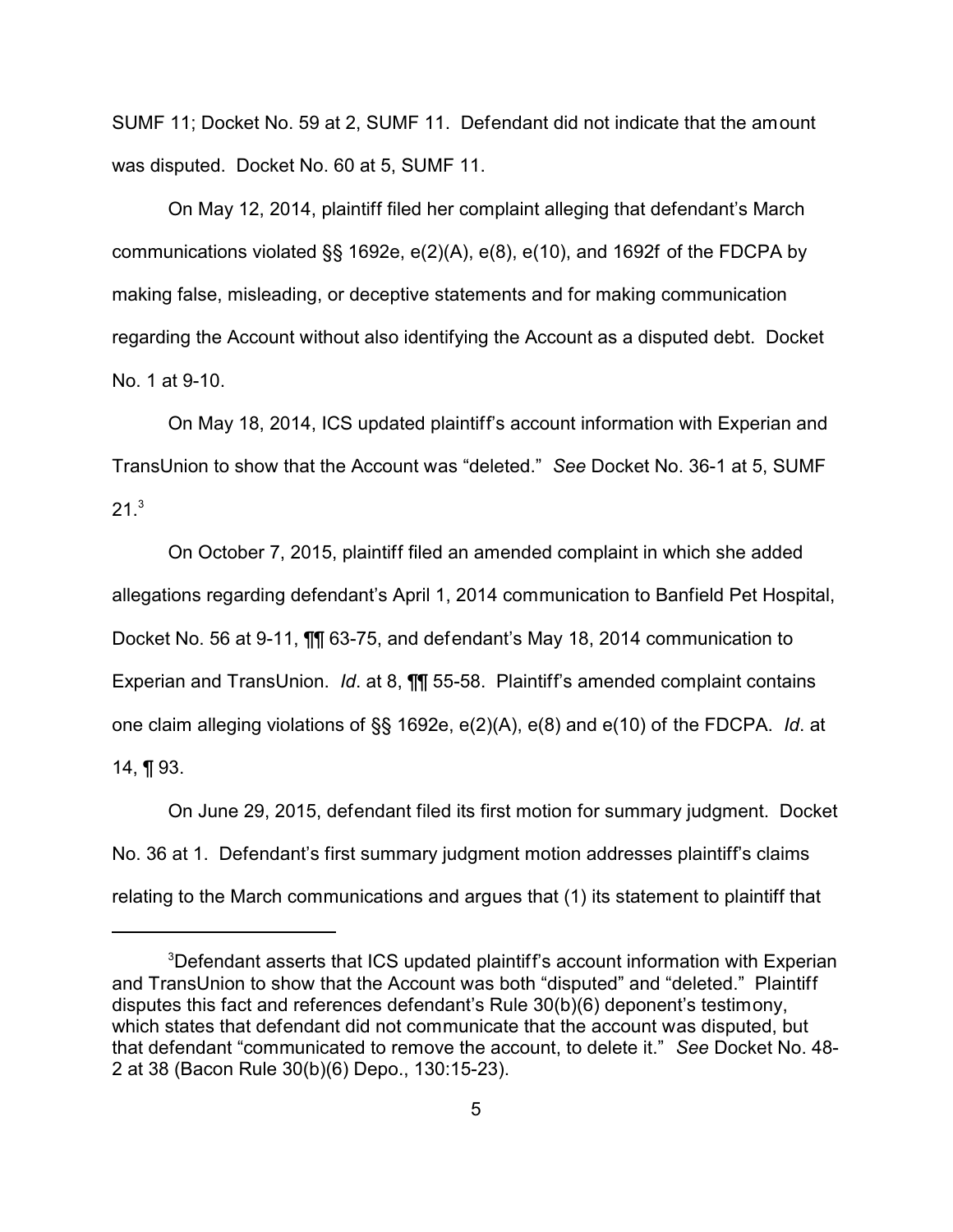the debt would remain on her credit report was not false pursuant to 15 U.S.C. §§ 1692e, e(2)(A), e(8) and e(10) because there is no requirement to delete a debt from a credit report solely because it is disputed, Docket No. 36-1 at 7-8; (2) the March 16, 2014 and March 23, 2014 communications were not communications made in connection with collecting a debt under §§ 1692e or 1692f. *Id*. at 8-11.

On November 9, 2015, following the filing of plaintiff's amended complaint, defendant filed its second motion for summary judgment. Docket No. 59. Defendant argues that defendant's April 1, 2014 communication to Banfield Pet Hospital did not constitute debt collection activity under 15 U.S.C. § 1692e. *Id*. at 4.

On November 9, 2015, plaintiff filed her summary judgment motion. Plaintiff argues that the undisputed facts show: (1) the ICS representative made a false statement during the March 13, 2014 phone call; (2) ICS made a communication in connection with the collection of a debt on March 16, 2014 without identifying the debt as disputed; (3) ICS made a communication in connection with the collection of a debt on March 23, 2014 without identifying the debt as disputed; (4) ICS made a communication in connection with the collection of a debt on April 1, 2014 without identifying the account as disputed; and (5) ICS made a communication in connection with the collection of a debt on May 18, 2014 without identifying the account as disputed. Docket No. 60 at 1-2.

### **II. STANDARD OF REVIEW**

Summary judgment is warranted under Federal Rule of Civil Procedure 56 when the "movant shows that there is no genuine dispute as to any material fact and the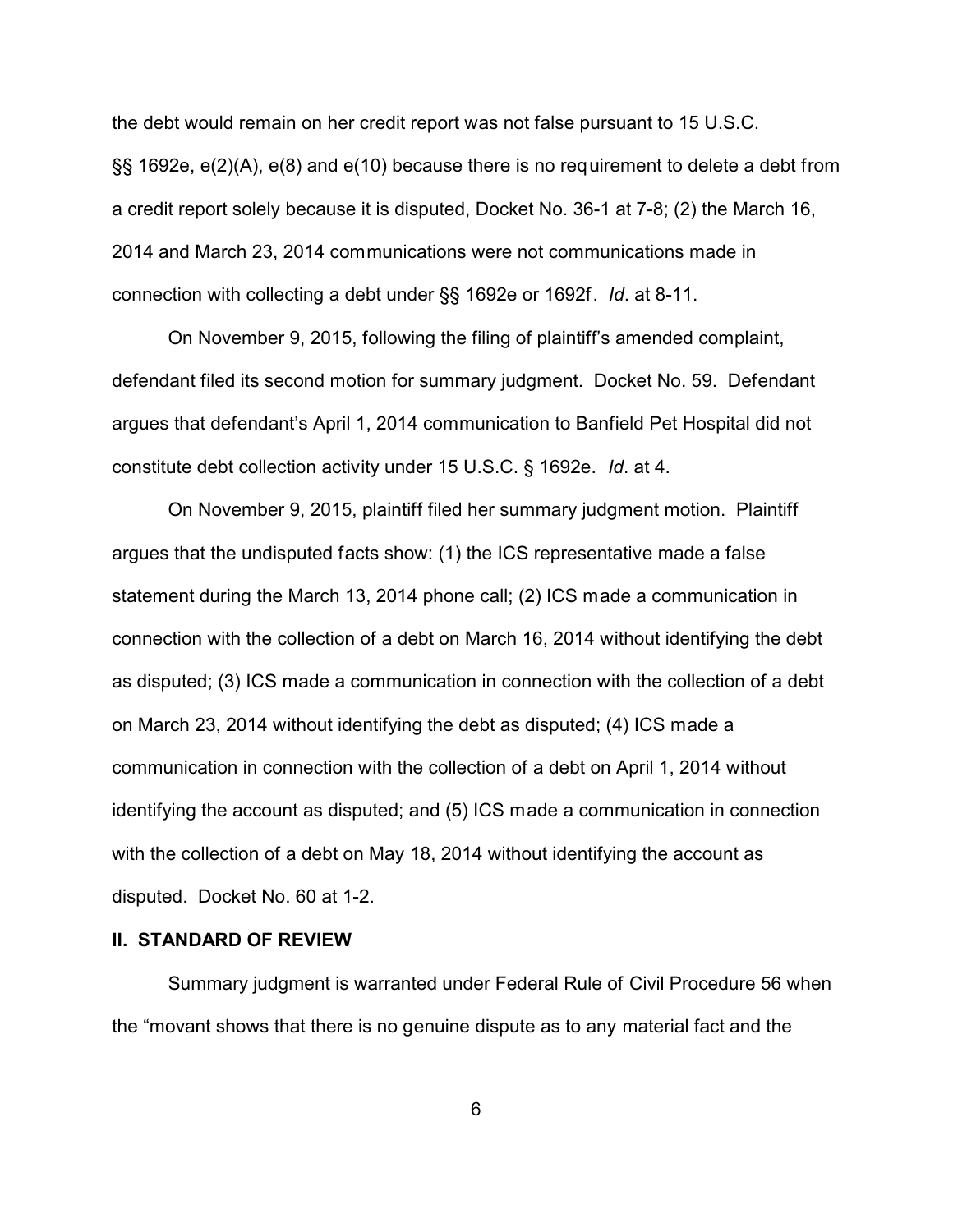movant is entitled to judgment as a matter of law." Fed. R. Civ. P. 56(a); *see Anderson v. Liberty Lobby, Inc*., 477 U.S. 242, 248-50 (1986). A disputed fact is "material" if under the relevant substantive law it is essential to proper disposition of the claim. *Wright v. Abbott Labs., Inc*., 259 F.3d 1226, 1231-32 (10th Cir. 2001). Only disputes over material facts can create a genuine issue for trial and preclude summary judgment*. Faustin v. City & Cty. of Denver*, 423 F.3d 1192, 1198 (10th Cir. 2005). An issue is "genuine" if the evidence is such that it might lead a reasonable jury to return a verdict for the nonmoving party. *Allen v. Muskogee*, 119 F.3d 837, 839 (10th Cir. 1997). Where "the moving party does not bear the ultimate burden of persuasion at trial, it may satisfy its burden at the summary judgment stage by identifying a lack of evidence for the nonmovant on an essential element of the nonmovant's claim." *Bausman v. Interstate Brands Corp.*, 252 F.3d 1111, 1115 (10th Cir. 2001) (quoting *Adler v. Wal-Mart Stores, Inc.*, 144 F.3d 664, 671 (10th Cir. 1998) (internal quotation marks omitted)). "Once the moving party meets this burden, the burden shifts to the nonmoving party to demonstrate a genuine issue for trial on a material matter." *Concrete Works of Colo., Inc. v. City & Cty. of Denver*, 36 F.3d 1513, 1518 (10th Cir. 1994) (citing *Celotex Corp. v. Catrett*, 477 U.S. 317, 325 (1986)). The nonmoving party may not rest solely on the allegations in the pleadings, but instead must designate "specific facts showing that there is a genuine issue for trial." *Celotex*, 477 U.S. at 324; *see* Fed. R. Civ. P. 56(e). "To avoid summary judgment, the nonmovant must establish, at a minimum, an inference of the presence of each element essential to the case." *Bausman*, 252 F.3d at 1115 (citation omitted). When reviewing a motion for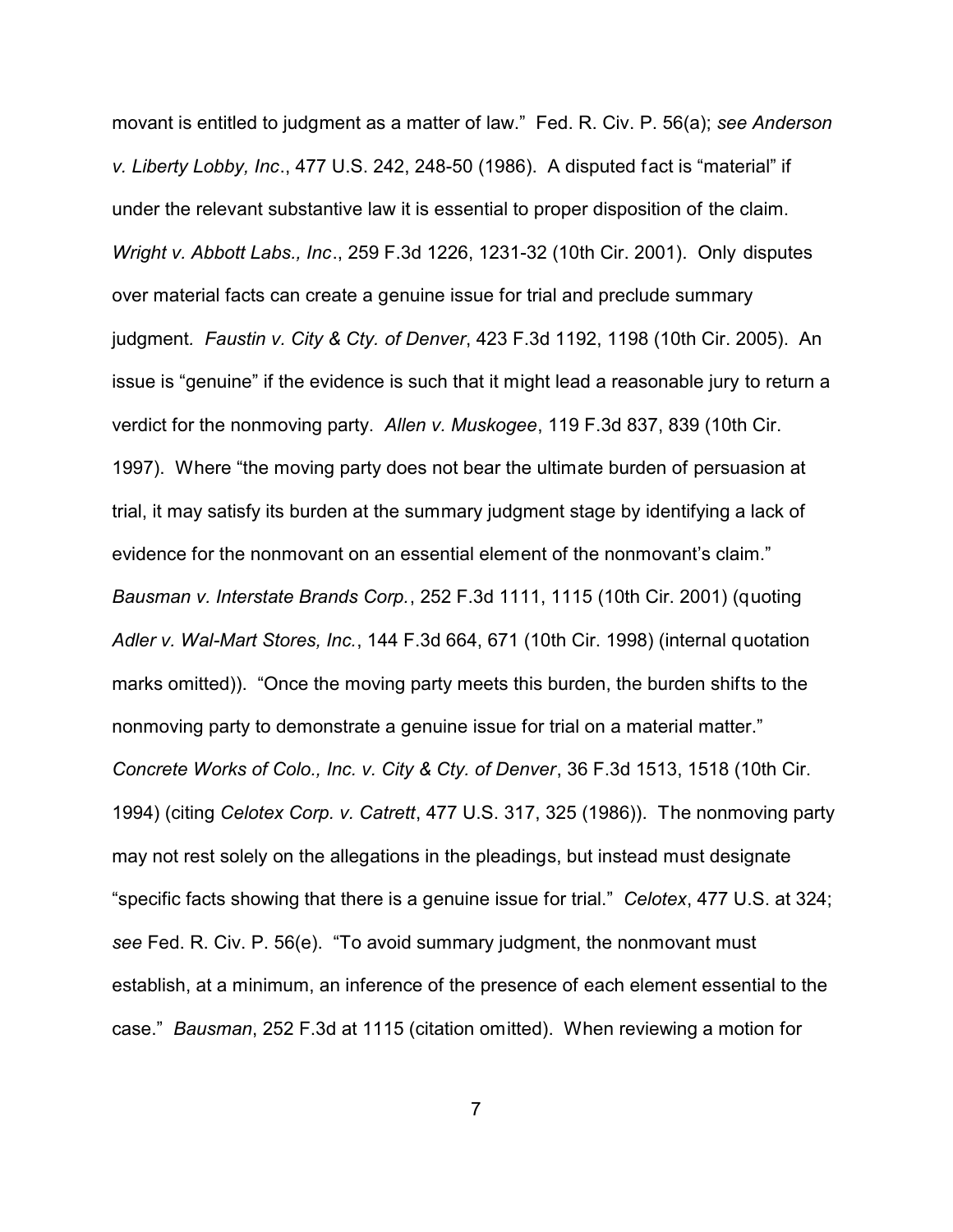summary judgment, a court must view the evidence in the light most favorable to the non-moving party. *Id.*; *see McBeth v. Himes*, 598 F.3d 708, 715 (10th Cir. 2010). However, where, as here, there are cross motions for summary judgment, the reasonable inferences drawn from affidavits, attached exhibits, and depositions are rendered in the light most favorable to the non-prevailing party. *Jacklovich v. Simmons*, 392 F.3d 420, 425 (10th Cir. 2004). Furthermore, "[w]hen the parties file cross motions for summary judgment, we are entitled to assume that no evidence needs to be considered other than that filed by the parties, but summary judgment is nevertheless inappropriate if disputes remain as to material facts." *Atlantic Richfield Co. v. Farm Credit Bank of Wichita*, 226 F.3d 1138, 1148 (10th Cir. 2000) (internal quotation marks omitted).

## **III. ANALYSIS**

The FDCPA was created in part to "eliminate abusive debt collection practices by debt collectors." 15 U.S.C. § 1692e; *Johnson v. Riddle*, 305 F.3d 1107, 1117 (10th Cir. 2002). To that end, it prohibits debt collectors from using "any false, deceptive, or misleading representation or means in connection with the collection of any debt." 15 U.S.C. § 1692e. The statute specifically prohibits the false representation of the "character, amount, or legal status of any debt" and the "use of any false representation or deceptive means to collect or attempt to collect any debt or to obtain information concerning a consumer." *Id*. at §§ 1692e(2)(A), (10). It further prohibits "[c]ommunicating or threatening to communicate to any person credit information which is known or which should be known to be false, including the failure to communicate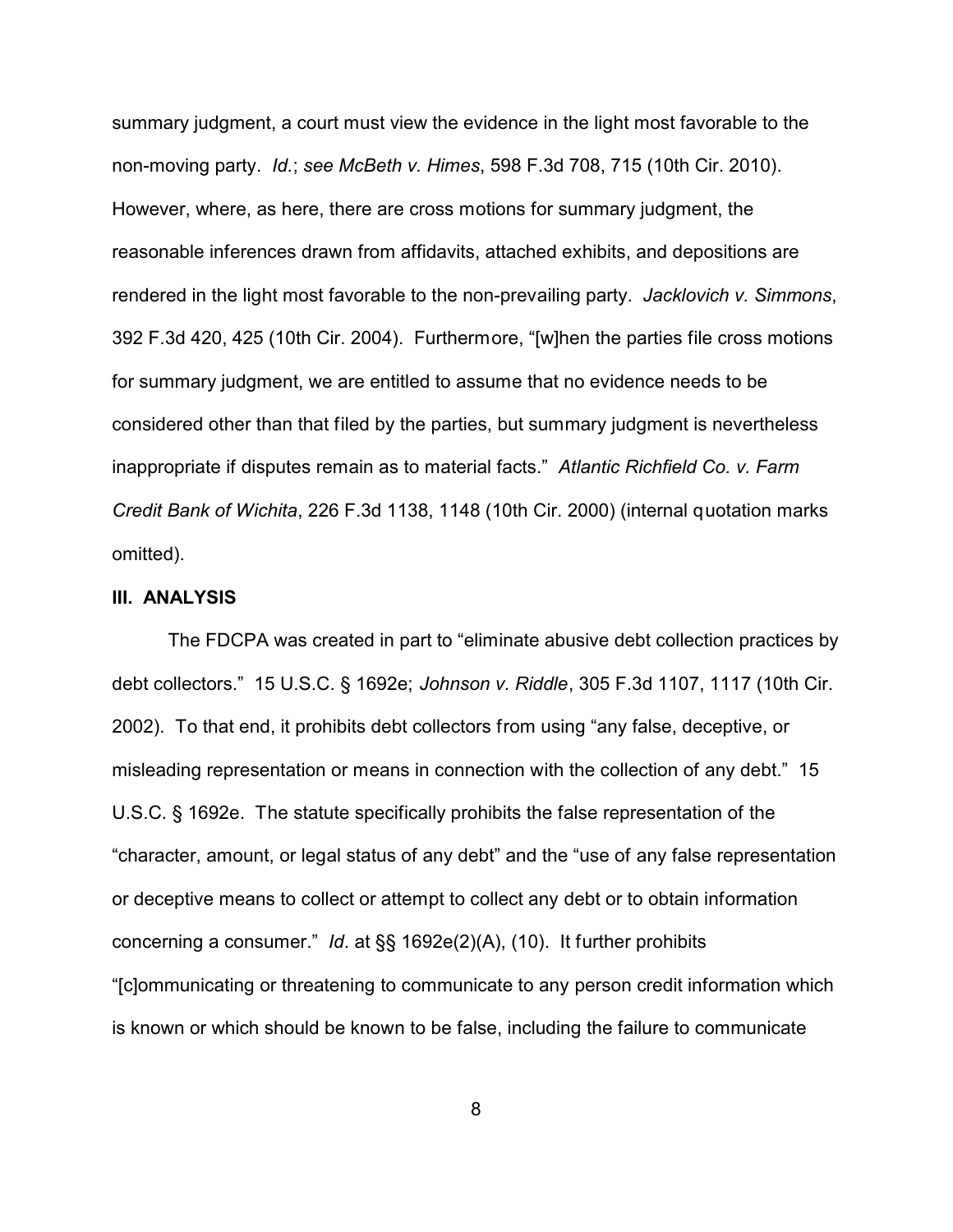that a disputed debt is disputed." *Id*. at § 1692e(8). The FDCPA provides for statutory damages of \$1000, as well as costs and attorney's fees, in case of violation, regardless of whether plaintiff has shown any actual damage. *Id*. at § 1692k.

When reviewing claims brought pursuant to § 1692e of the FDCPA, courts have used a "least sophisticated consumer" standard to determine whether a debt collector's representations were false, deceptive, misleading, unfair, or unconscionable. *See Clomon v. Jackson*, 988 F.2d 1314, 1318 (2d Cir. 1993) (listing cases). The least sophisticated consumer standard ensures protection to all "consumers, even the naive and the trusting, against deceptive debt collection practices, and . . . protects debt collectors against liability for bizarre or idiosyncratic interpretations of collection notices." *Id*. at 1320. At least seven courts of appeal have applied the least sophisticated standard to alleged violations of § 1692e and § 1692f. *See, e.g., Clomon*, 988 F.2d at 1318; *Lesher v. Law Offices of Mitchell N. Kay, PC*, 650 F.3d 993, 1002 (3d Cir. 2011); *Elyazidi v. SunTrust Bank*, 780 F.3d 227, 234 (4th Cir. 2015); *Owsley v. Coldata*,104 F. App'x 994, 995 (5th Cir. 2004) (unpublished)*; Hartman v. Great Seneca Fin. Corp.*, 569 F.3d 606, 612 (6th Cir. 2009); *Donohue v. Quick Collect, Inc*., 592 F.3d 1027, 1033 (9th Cir. 2010); *LeBlanc v. Unifund CCR Partners*, 601 F.3d 1185, 1194 (11th Cir. 2010); *cf. Evory v. RJM Acquisitions Funding, LLC*, 505 F.3d 769, 774 (7th Cir. 2007) (using the "unsophisticated consumer" standard); *Pollard v. Law Office of Mandy L. Spaulding*, 766 F.3d 98, 103 n.4 (1st Cir. 2014) ("We adopt the unsophisticated consumer formulation to avoid any appearance of wedding the standard to the 'very last run on the sophistication ladder.'") (citation omitted). The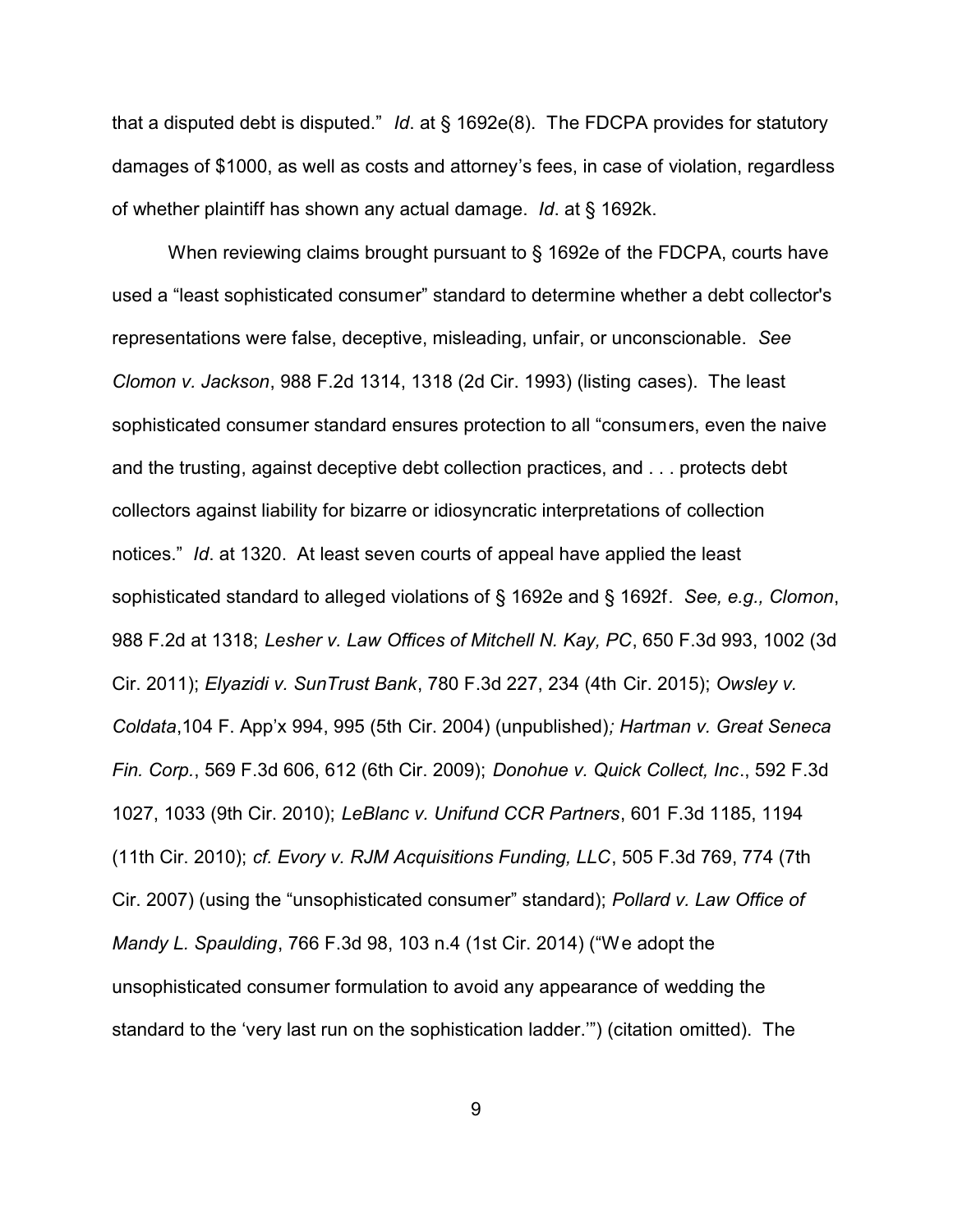Tenth Circuit has not expressly adopted this standard, but it has, in an unpublished opinion, "applied an objective standard, measured by how the least sophisticated consumer would interpret the notice received from the debt collector." *Ferree v. Marianos*, 1997 WL 687693, at \*1 (10th Cir. Nov. 3, 1997) (unpublished) (internal quotation marks omitted). More recently, in *Fouts v. Express Recovery Services, Inc.*, without expressly adopting the "least sophisticated consumer" standard, the Tenth Circuit evaluated how the "least sophisticated consumer" would understand a debt collector's statements regarding wage garnishment. 602 F. App'x 417, 421 (10th Cir. 2015) (unpublished) (citing *Clomon*, 988 F.2d at 1318). Because the FDCPA is a remedial statute that "should be construed liberally in favor of the consumer," *Johnson*, 305 F.3d at 1117, the Court will apply the least sophisticated consumer standard to plaintiff's claims brought pursuant to § 1692e.

Extending protection to the "naive and the credulous," however, does not mean that debt collectors may be held liable for "unreasonable misinterpretations." *Clomon*, 988 F.2d at 1319. The least sophisticated consumer is not a "dimwit," but rather "uninformed, naive, and trusting." *Wahl v. Midland Credit Mgmt., Inc.*, 556 F.3d 643, 645-46 (7th Cir. 2009) (quoting *Veach v. Sheeks*, 316 F.3d 690, 693 (7th Cir. 2003)) (internal quotation marks omitted). Such a consumer possesses "rudimentary knowledge about the financial world" and is "capable of making basic logical deductions and inferences," *Id*., (quoting *Pettit v. Retrieval Masters Creditors Bureau, Inc.*, 211 F.3d 1057, 1060 (7th Cir. 2000)) (internal quotation marks omitted), while lacking the "astuteness of a 'Philadelphia lawyer' or even the sophistication of the average,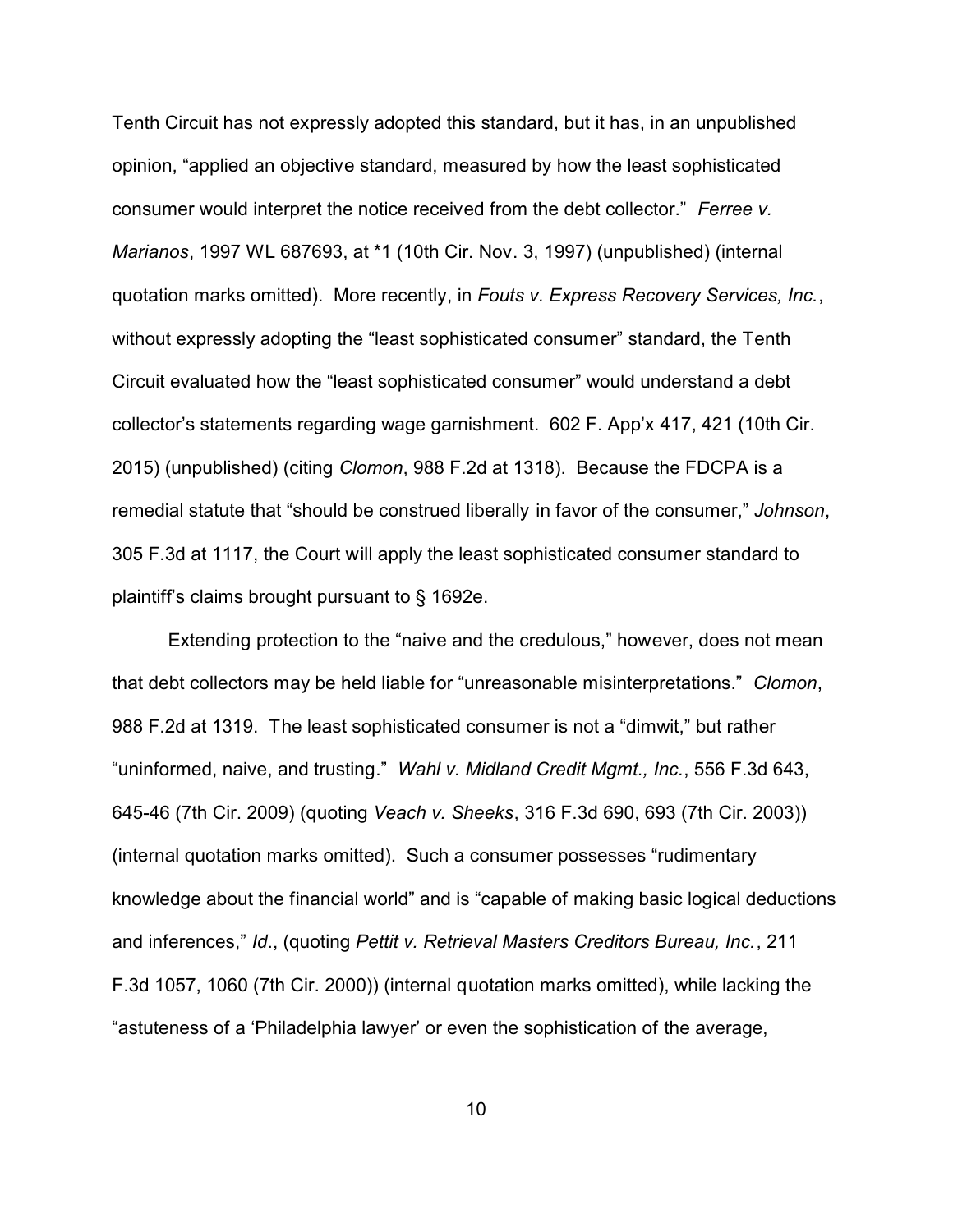everyday, common consumer." *Ferree*, 1997 WL 687693 at \*1 (quoting *Russell v. Equifax A.R.S.*, 74 F.3d 30, 34 (2d Cir. 1996)) (internal quotation marks omitted).

#### **A. March 13, 2014 Phone Call to Plaintiff**

#### *1. Dispute of the Debt*

Plaintiff alleges that, "[d]uring the telephone conversation(s) on March 13, 2014 between the Plaintiff and the Defendant regarding the Account the Plaintiff disputed the Account with the Defendant." Docket No. 56 at 5, ¶ 35. Defendant asserts that plaintiff did not clearly dispute her debt during the March 13, 2014 phone call. Docket No. 36-1 at 2.

During the call, when asked if she will be paying her balance in full, Docket No. 36-3 at 2, plaintiff stated, "Well I don't believe it's that. I don't owe that balance. I don't owe that much." *Id*. Later in the conversation, the ICS representative asked if plaintiff would agree to settle the debt for \$315.25, *id*. at 3, to which plaintiff responded, "I disagree with that balance it's just too much." *Id*.Plaintiff proposed paying \$10 or \$15 dollars a month, to which the ICS representative asked if plaintiff wanted to pay that on the balance or on the settlement. *Id*. Plaintiff responded, "I don't understand. I disagree with the balance period." *Id*.

Based on the unchallenged portions of the call transcript, it is clear that plaintiff disputed the amount of her debt. The question is then raised whether disputing the amount of a debt is sufficient to render a debt disputed for purposes of liability under 15 U.S.C. § 1692e. There is no Tenth Circuit precedent on this issue and the parties do not address it. Other courts have found that disputing the amount of a debt is sufficient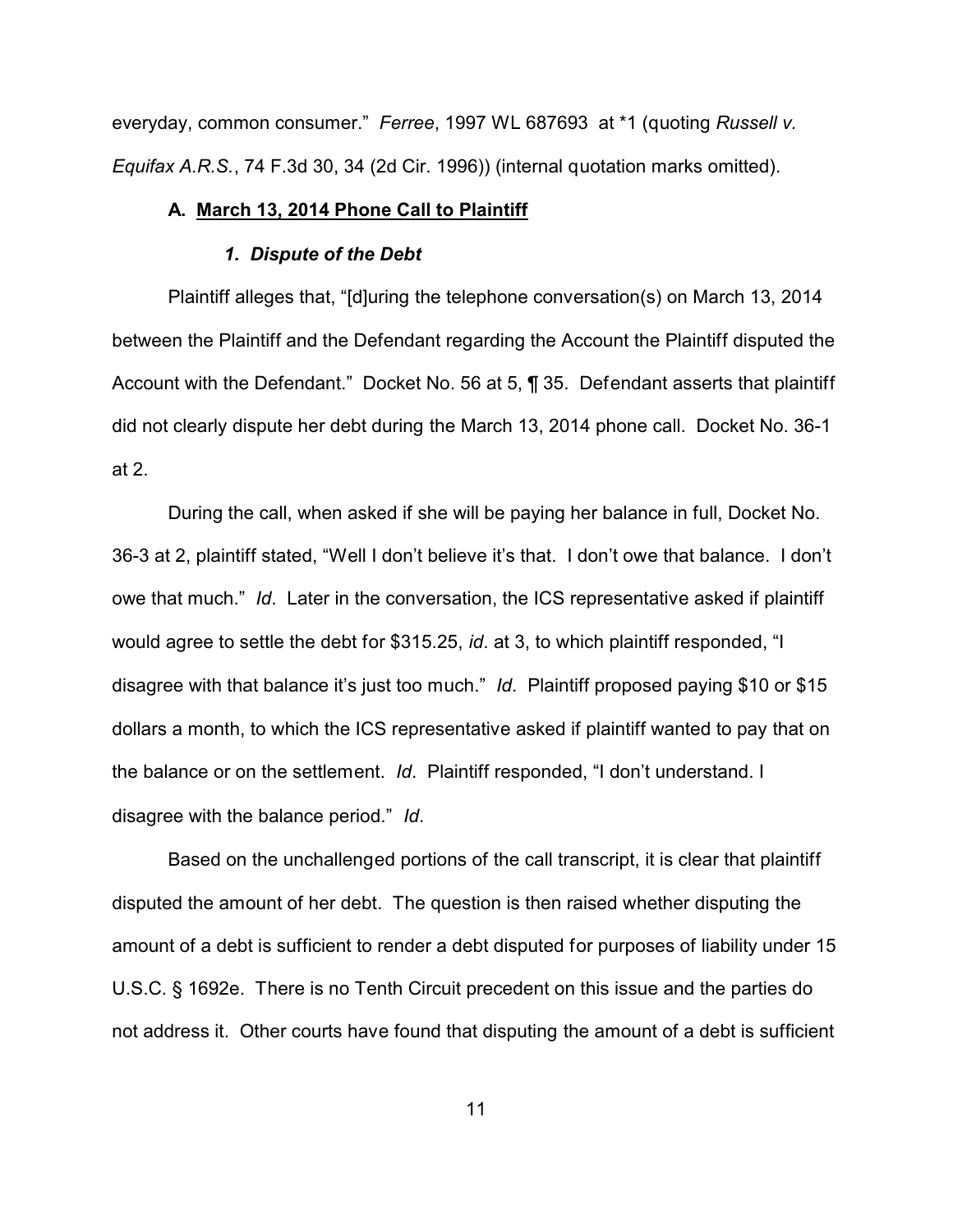to dispute the debt itself. *See, e.g., Boatley v. Diem Corp.*, 2004 WL 5315892, at \*3 (D. Ariz. March 24, 2004) (granting summary judgment on plaintiff's § 1692e(8) claim because plaintiff disputed the amount of the debt listed on her consumer report, but defendants failed to communicate the disputed status of plaintiff's debt to the consumer reporting agency); *Palmer v. I.C. Systems, Inc.*, 2005 WL 3001877, at \*9 (N.D. Cal. Nov. 8, 2005) (plaintiff's inquiry about additional client charges, which disputed amount of debt, provides basis for violation of § 1692e(8)). The Court finds no basis to limit the protections of § 1692e(8) against debt collector's "failure to communicate that a disputed debt is disputed" to only those instances where a consumer disputes the entire amount of a debt.

Based on the foregoing, the Court finds plaintiff's statements were sufficient to communicate to defendant that plaintiff disputed the debt. *See Carter v. Credit Bureau of Carbon County*, No. 14-cv-00873-JLK, 2015 WL 4450698, at \*2-3 (D. Colo. July 20, 2015 ) (finding that plaintiff's statement that she had insurance and that insurance should have paid the debt conveyed a dispute of such debt).

### *2. Statement that Debt Would Stay on Credit Report*

Plaintiff argues that defendant's representation to her "that the account would stay on the credit reports until it is paid. . . is a false representation that is material" and that violates §§ 1692e, e(2)(A), e(8), and e(10). Docket No. 60 at 12-13. Def endant argues that the law does not require disputed debts to be deleted from credit reports. Docket No. 36-1 at 8. Defendant contends that, as a result, "regardless of whether plaintiff disputed her debt on March 13, the uncontroverted facts prove that ICS made a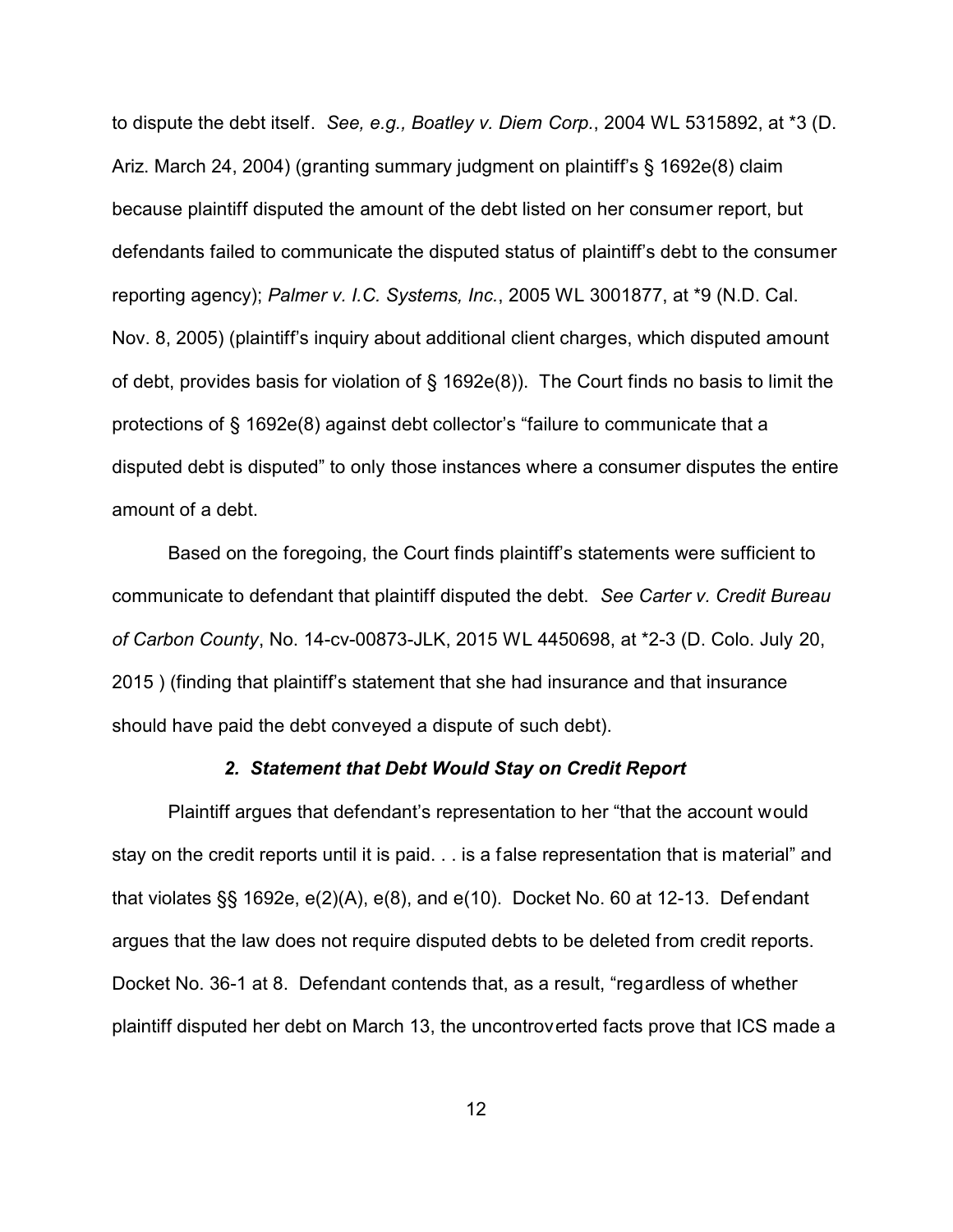true statement during the call when it explained that the Account would 'stay on' plaintiff's credit reports." *Id*. Plaintiff argues that, "[p]ursuant to . . . 15 U.S.C. § 1681c(a)(4) [of the FCRA], credit agencies cannot report collection accounts that are more than seven years old." Docket No. 48 at 10; Docket No. 60 at 13. Defendant responds that this statement was not a false representation because, in the context of plaintiff's \$15-a-month payment plan, the Banfield Pet Hospital debt would have been paid off within the seven-year statutory window. Docket No. 53 at 5; Docket No. 62 at 11.

The call transcript reflects that plaintiff first asked the ICS representative if she needs to pay the debt to get it off her credit report, to which the ICS representative responds "No," and then proceeds to explain that, once the balance is shown as having been paid in full for thirty days, the system will request that the debt is deleted. Docket No. 36-3 at 6. Following this explanation, plaintiff asks, "So it's going to stay on my credit report until it's paid?," to which the ICS representative responds: "Yes correct." *Id.* While the earlier statement of the ICS representative does not assert that the debt will remain on plaintiff's credit report until paid, the latter statement unequivocally asserts that the debt will stay on plaintiff's credit report until it is paid. Even in the context of the payment plan, "[t]ruth is not always a defense under [the least sophisticated consumer] test, since sometimes even a true statement can be misleading." *Grden v. Leikin Ingber & Winters PC*, 643 F.3d 169, 172 (6th Cir. 2011) (citing *Miller v. Javitch, Block & Rathbone*, 561 F.3d 588, 592 (6th Cir. 2009)). The Court finds that the least sophisticated consumer would not understand the ICS representative's statements to be made in the context of the payment plan or to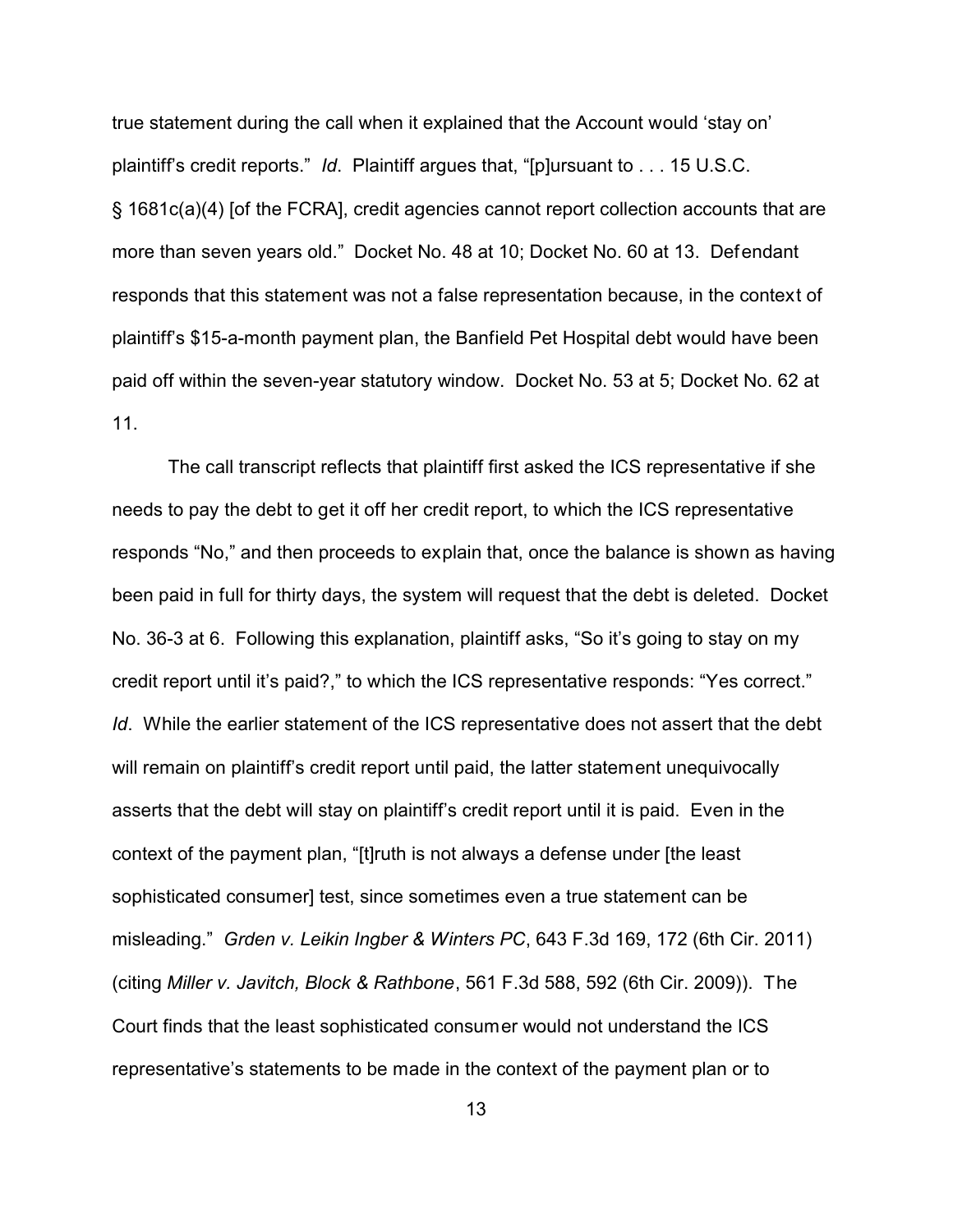suggest anything other than payment of the debt as a necessary condition for its removal from plaintiff's credit report.

Accordingly, the Court finds that plaintiff is entitled to summary judgment on her claim that ICS violated § 1692e during the March 13, 2014 phone call.

### **B. March 16 and 23, 2014 Communications to Experian and TransUnion**

Plaintiff claims that defendant violated §§ 1692e, e(2)(A), e(8), and e(10) of the FDCPA by failing to report the debt as disputed in the March 16 and 23, 2014 communications to the credit reporting agencies. Docket No. 60 at 14. In support, plaintiff argues that defendant's March 16 and 23, 2014 communications were elective, and thus, *Llewellyn v. Allstate Home Loans, Inc.,* 711 F.3d 1173, 1189 (10th Cir. 2013), required defendant to report the debt as disputed. Docket No. 60 at 14. Def endant argues that its March 16, 2014 communication to the credit reporting agencies was a communication for purposes of updating plaintiff's account information – specifically, her address – and that defendant was required to update that information pursuant to 15 U.S.C. § 1681s-2(a)(2) of the FCRA. Docket No. 36-1 at 10. As to the March 23, 2014 communication, defendant says that the FCRA required it to contact the reporting agencies to update the balance on the account. Docket No. 62 at 7. As a result, defendant contends the communications were not "in connection with collection of a debt." 15 U.S.C. § 1692e; Docket No. 53 at 8.

Section 1681s-2(a)(2) of Title 15 provides:

(2) Duty to correct and update information:

A person who–

(A) Regularly and in the ordinary course of business furnishes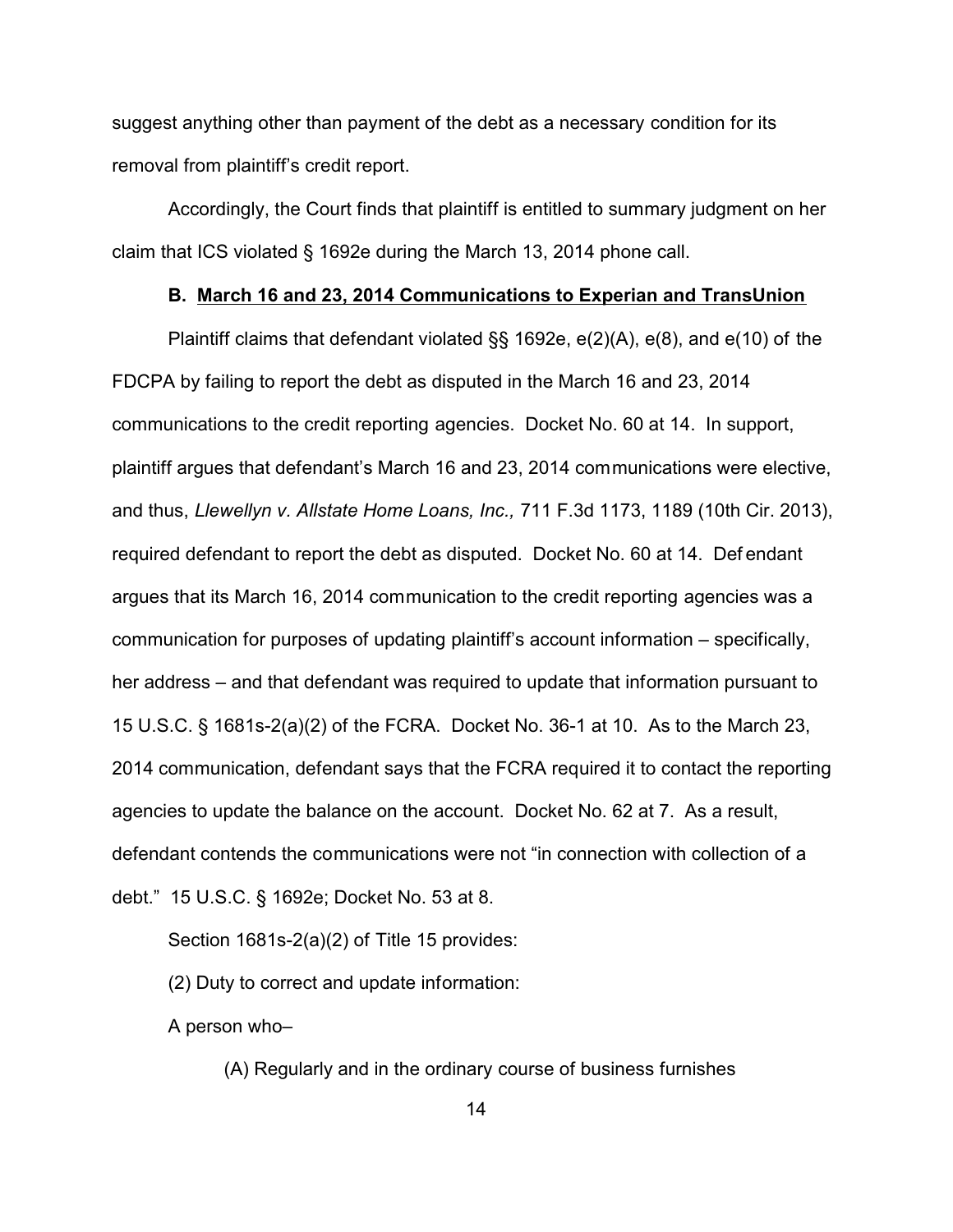information to one or more consumer reporting agencies about the person's transactions or experiences with any consumer; and

(B) has furnished to a consumer reporting agency information that the person determines is not complete or accurate,

shall promptly notify the consumer reporting agency of that determination and provide to the agency any corrections to that information, or any additional information, that is necessary to make the information provided by the person to the agency complete and accurate, and shall not thereafter furnish to the agency any of the information that remains not complete or accurate.

Defendant relies principally on *McIvor v. Credit Control Services, Inc.*, 773 F.3d

909, 914-15 (8th Cir. 2014), where the court held that every communication between a debt collector and a credit reporting agency does not necessarily constitute collection activity. The court found that the defendant's communication with TransUnion was made in order to comply with the FCRA and was not an elective communication for purposes of FDCPA liability. *Id*. at 915. ("Credit Control communicated with TransUnion with the purpose of complying with the FCRA, not as an elective report of credit information. The distinction between voluntary and required communication with consumer reporting agencies is significant.").

The Court believes that *Llewellyn* controls this issue. *Llewellyn* held that "a debt collector does not have an affirmative duty to notify [credit reporting agencies] that a consumer disputes the debt *unless* the debt collector knows of the dispute and elects to report to a [credit reporting agency]." 711 F.3d at 1189 (emphasis in original). Here, defendant knew of the dispute and elected to report it to a credit reporting agency. The Court does not read into the Tenth Circuit's use of the word "elect" the voluntary-versusrequired distinction made by the Eighth Circuit over a year later in *McIvor*, 773 F.3d at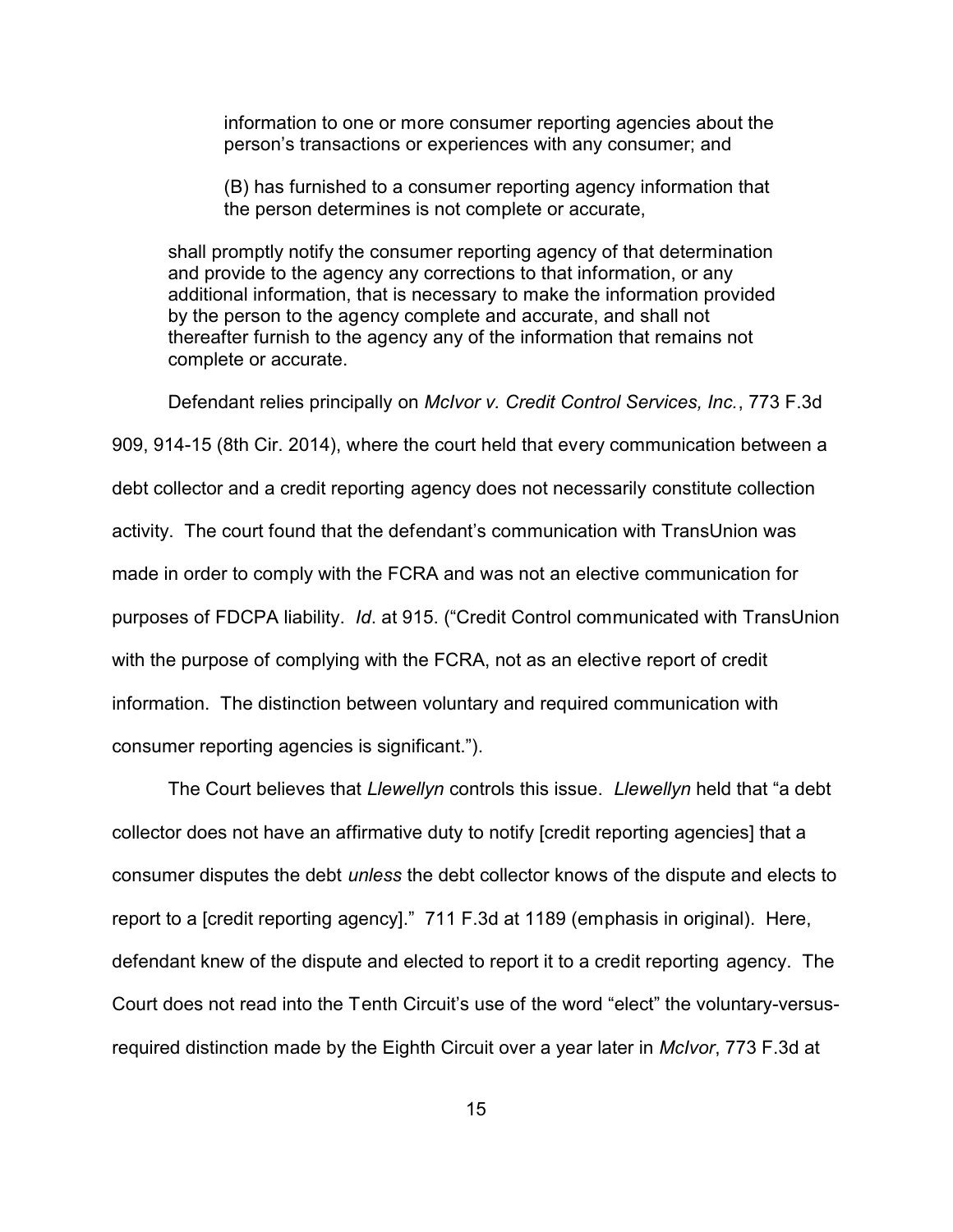915. The instant case involves a debt collector who, in the process of updating information regarding plaintiff's account, updated only some of the information – plaintiff's address – without updating the information regarding the fact that the debt was disputed. The Court does not interpret *Llewellyn* to permit a debt collector to update other account information without also updating "a piece of information that is always material, namely, that the consumer has disputed a particular debt." *See* 711 F.3d at 1189 (quoting *Wilhelm v. Credico, Inc.*, 519 F.3d 416, 418 (8th Cir. 2008)).

The Court notes that defendant provided not only plaintiff's address in its March 16, 2014 communication with the credit reporting agencies, but also provided the account number, the creditor name, and the balance. Docket No. 48-2 at 39-41 (Bacon Rule 30(b)(6) Depo., 131:23-133:15). In its March 23, 2014 communication with the credit reporting agencies, defendant provided the account number, balance, date the account was opened, original charge-off date, billing date, date of last payment, plaintiff's name, phone number, and address. *Id*. at 36-37, 41 (Bacon Rule 30(b)(6) Depo., 128:21-129:18, 133:11-17). Section 1692e(8) prohibits the com munication of "credit information which is known or which should be known to be false, including the failure to communicate that a disputed debt is disputed." 15 U.S.C. § 1692e(8). Here, defendant communicated the balance on plaintiff's account, but failed to communicate the material piece of information that the balance was disputed. Accordingly, the Court finds that, in the course of providing information to the credit reporting agencies regarding plaintiff's debt on March 16 and 23, 2014, the undisputed f acts establish that defendant violated the FDCPA. Therefore, summary judgment for plaintiff is appropriate on this claim.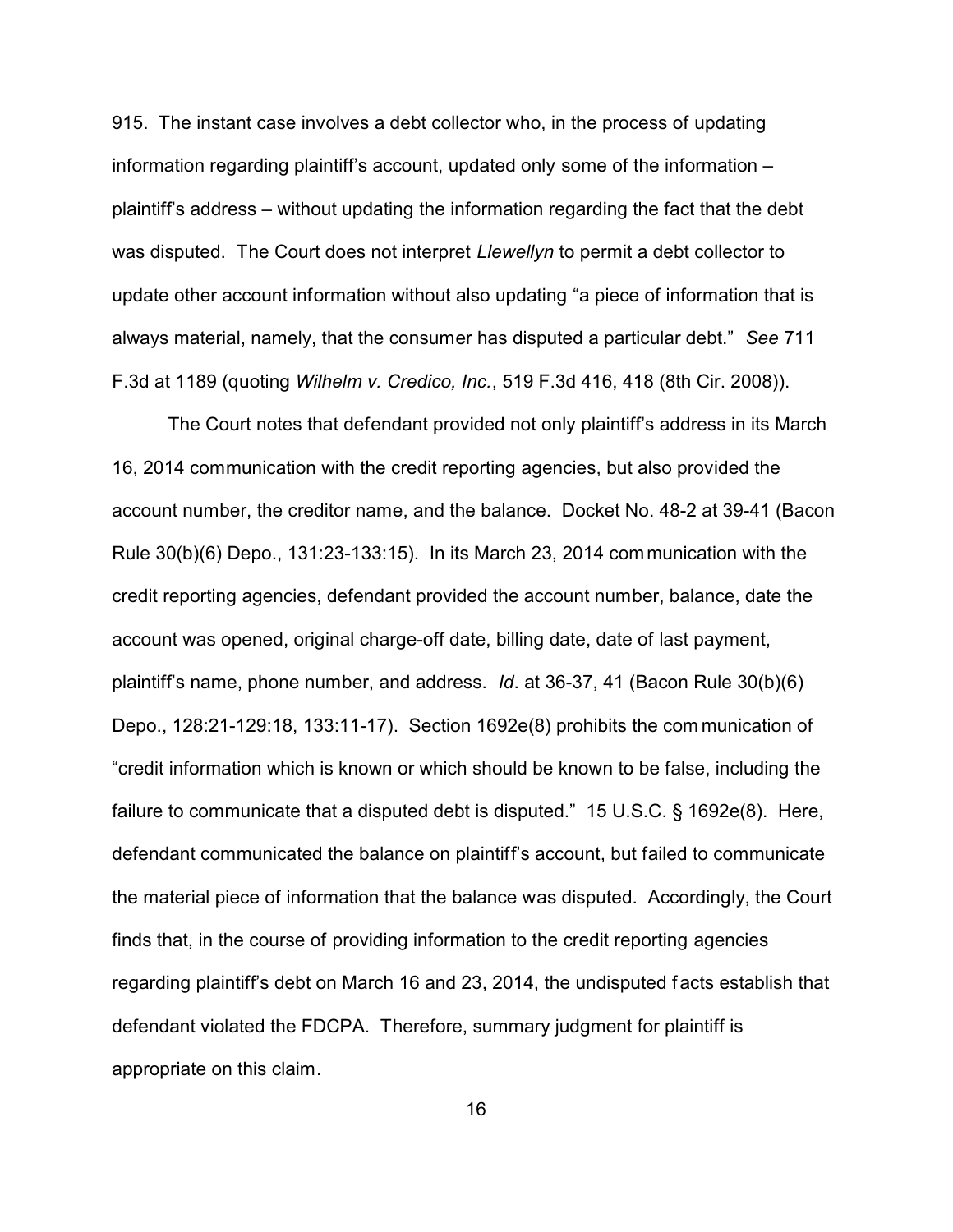### **C. April 1, 2014 Communication to Banfield Pet Hospital**

Both parties seek summary judgment as to defendant's April 1, 2014 communication to Banfield Pet Hospital. Defendant argues that this communication did not violate § 1692e of the FDCPA because it was not a communication "in connection with the collection of a debt." Docket No. 59 at 4. Defendant asks the Court to adopt the "animating purpose" test applied in the Sixth, Seventh, and Eighth Circuits. *Id*. at 6; *see Grden*, 643 F.3d at 173; *Gburek v. Litton Loan Servicing LP*, 614 F.3d 380, 385 (7th Cir. 2010); *McIvor,* 773 F.3d at 914. Generally, the animating purpose test provides that "an animating purpose of the communication must be to induce payment by the debtor" in order to constitute a communication in connection with the collection of a debt. *Grden*, 643 F.3d at 173 ("a communication made specifically to induce the debtor to settle her debt will be sufficient to trigger the protections" of the Act) (citing *Gburek*, 614 F.3d at 385).

Defendant's April 1, 2014 communication to Banfield Pet Hospital included the date, debtor name, debtor reference number, balance status, amount paid to agency, amount paid to defendant, fee due to the agency, and the amount due to defendant. Docket No. 60-2 at 5 (Bacon Rule 30(b)(6) Depo., 17:14-18). Defendant contends that "[t]here is absolutely no evidence in this case that the transmission of payment information from ICS to Banfield was made with the animating purpose of inducing Plaintiff to pay the Account" and that "the communication was clearly a ministerial communication from Defendant to its client to report a payment." Docket No. 59 at 6. As to the purpose of the April 1 communication, defendant provides no direct evidence.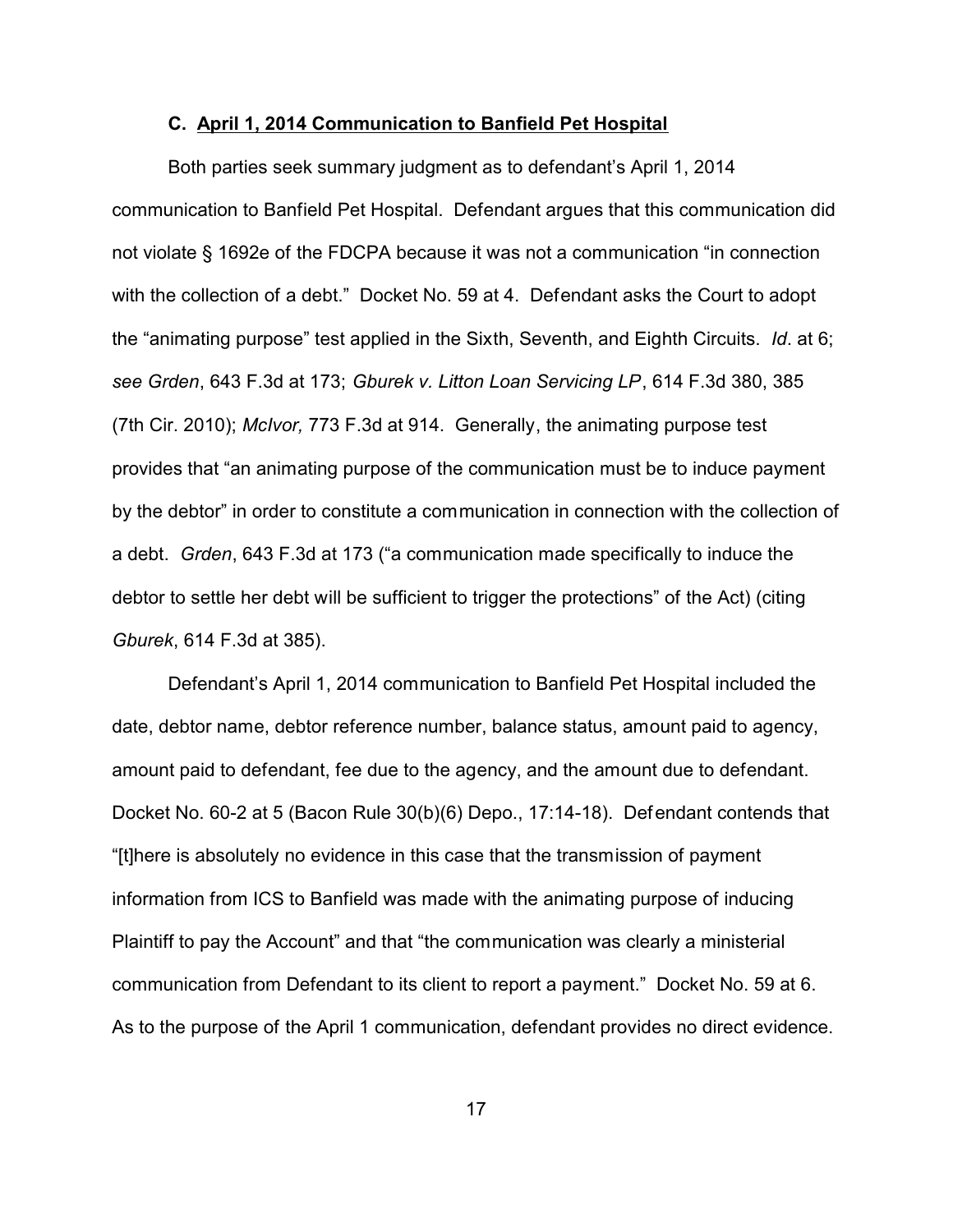It merely cites the affidavit of Mr. Bacon, which states, "[o]n or about April 1 2014, ICS e-mailed Banfield the April 1, 2014 letter showing that Plaintiff had made a \$15.00 payment towards the Account." Docket No. 59-1 at 4, ¶ 18. The Bacon affidavit does not state the purpose of the communication. Moreover, while defendant claims that the purpose of the call was merely to update its client about a recent payment, an inference to that effect cannot reasonably be drawn from the communication since defendant communicated much more information than the fact of a payment. Docket No. 60-2 at 5. Given that defendant fails to provide evidence of the purpose of the April 1 communication and given that the purpose of the call is not self-evident, there is no reason to decide whether to apply the animating purpose test.

Section 1692e(8) is not limited to communications to credit reporting agencies. The Court held in *Hudspeth,* 2013 WL 674019, at \*8, that "[t]he plain language of the section indicates that it applies when a collector discloses information regarding a disputed debt to any third party, not just to a credit reporting agency."

In *Baker v. I.Q. Data International, Inc*.*,* No. 14-cv-0114-WJM-MEH, 2015 WL 1945148 (D. Colo. April 29, 2015), a debt collector sent a letter to the creditor reg arding plaintiff's account that did not state that the account was disputed. *Id*. at \*1. Defendant argued that the letter "was not sent in connection with the collection of the debt, because it was merely a remittance sent to [the creditor] to allow [the creditor] to update its records as to the amount outstanding." *Id*. at \*4. The letter "referenced the debt at issue, identified [p]laintiff, and described [d]efendant's debt collection efforts." *Id*. at \*5. Finding no purpose for the letter other than to provide the creditor with that information,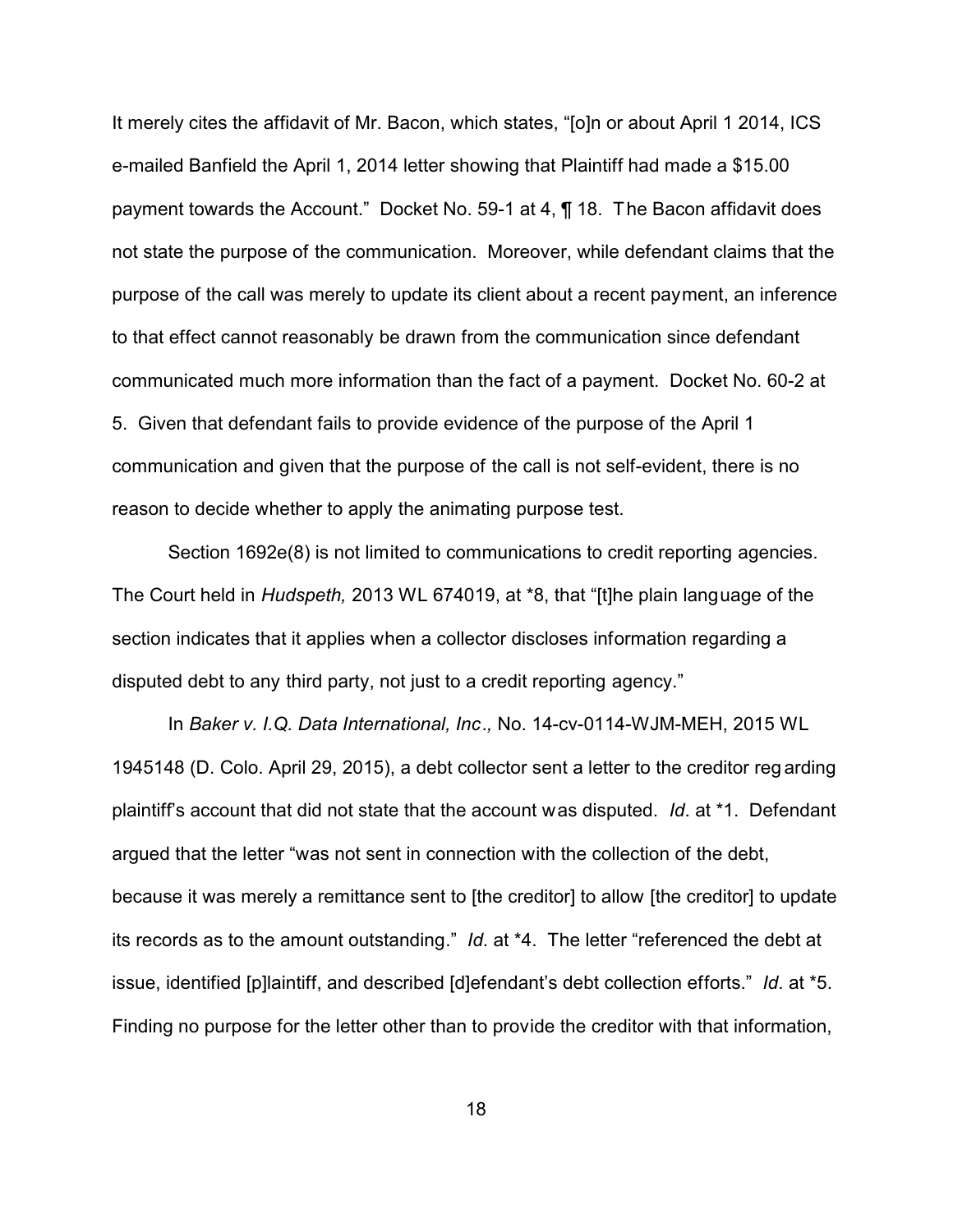the *Baker* court held that the letter was sent in connection with the collection of any debt under 15 U.S.C. § 1692e. *Id*.

Defendant argues that it was an agent of Banfield Pet Hospital for purposes of collecting a debt and therefore defendant's knowledge of the dispute should be imputed to Banfield Pet Hospital. Docket No. 59 at 6. This argument is misplaced. Even if defendant was an agent of Banfield Pet Hospital, defendant does not address why its status as an agent immunizes its communications from FDCPA liability.

The Court finds that the April 1, 2014 communication was in connection with the collection of a debt pursuant to 15 U.S.C. § 1692e(8). When defendant communicated information about plaintiff's account on April 1, 2014, it did not identify that the account was disputed. The Court finds that defendant's failure to identify the account as disputed in the April 1, 2014 communication violated the FDCPA. Summary judgment in favor of plaintiff is appropriate.

## **D. May 18, 2014 Communication to Experian and TransUnion**

Plaintiff seeks summary judgment as to defendant's May 18, 2014 communication to the credit reporting agencies pursuant to 15 U.S.C. §§ 1692e and 1692e(8) because defendant did not identify the account as disputed. Docket No. 60 at 14. Defendant argues that the purpose of the May 18, 2014 communication was to inform the credit reporting agencies that the account was disputed. Docket No. 62 at 6. Defendant cites the affidavit of Mr. Bacon in which he states: "On May 17, 2014, ICS updated Plaintiff's account information with Experian and TransUnion to show that the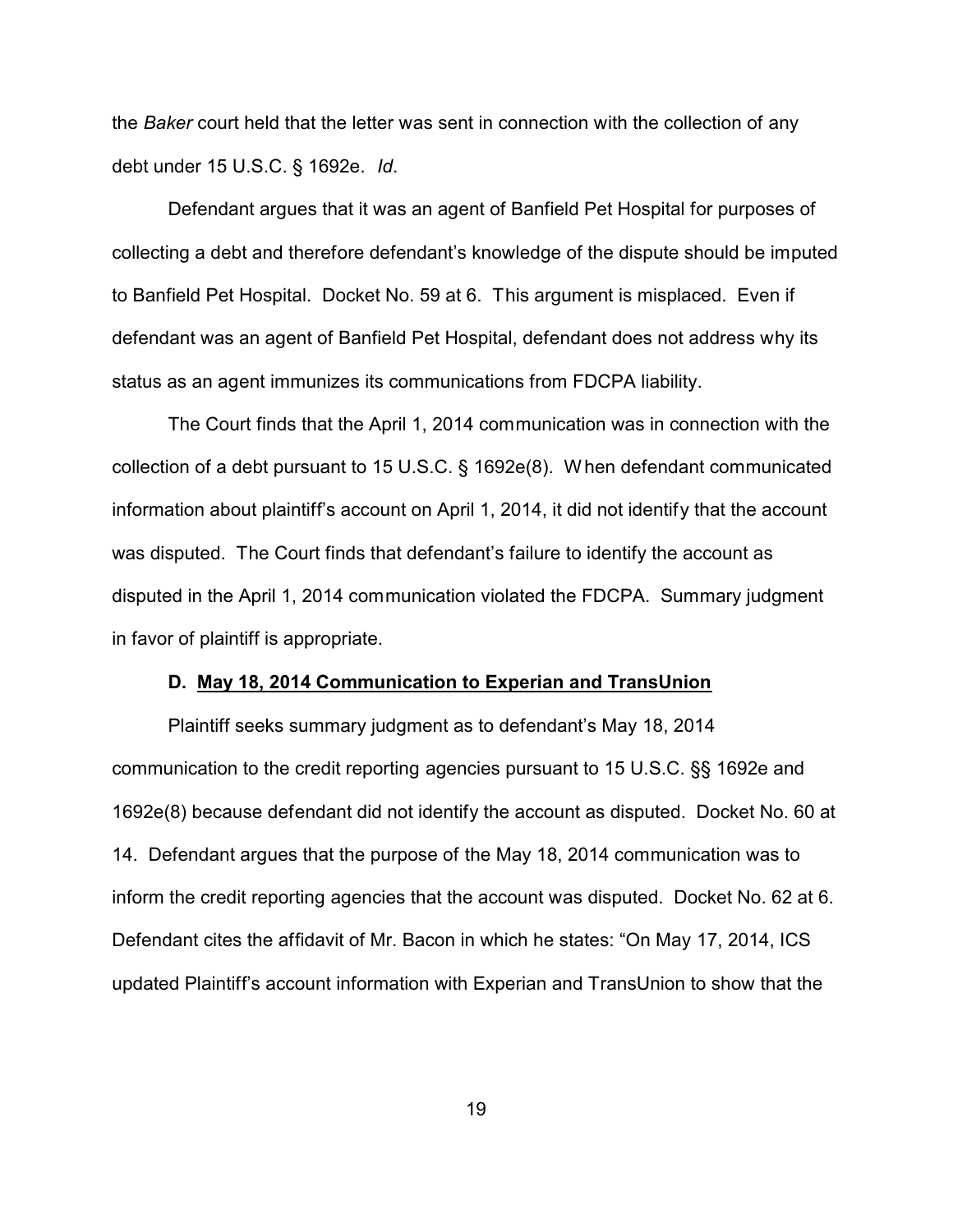Account was 'disputed' and 'deleted.'" Docket No. 36-2 at 3.<sup>4</sup> In defendant's Rule 30(b)(6) deposition, when asked if defendant identified that account as disputed in the May 18, 2014 communication, Mr. Bacon answered: "No. We communicated to remove the account, to delete it." Docket No. 48-2 at 38 (Bacon Rule 30(b)(6) Depo., 130:15- 23). It is unclear what the distinction between deleting and disputing an account is or what the operative effect is of deleting an account. Neither party has explained the issue. The Court finds that plaintiff has failed to provide adequate support for this claim. Thus, summary judgment is improper on plaintiff's claim that defendant's May 18, 2014 communication violated the FDCPA.

## **IV. CONCLUSION**

For the foregoing reasons, it is

**ORDERED** that defendant's Motion for Summary Judgment [Docket No. 36] is

**DENIED**. It is further

**ORDERED** that defendant's Second Motion for Summary Judgment [Docket No. 59] is **DENIED**. It is further

**ORDERED** that plaintiff's Motion for Summary Judgment [Docket No. 60] is

<sup>&</sup>lt;sup>4</sup>The Court notes that Mr. Bacon's affidavit refers to a date other than May 18, 2014, on which the challenged communication occurred. The Court assumes that this statement in Mr. Bacon's affidavit is referring to the May 18 communication.